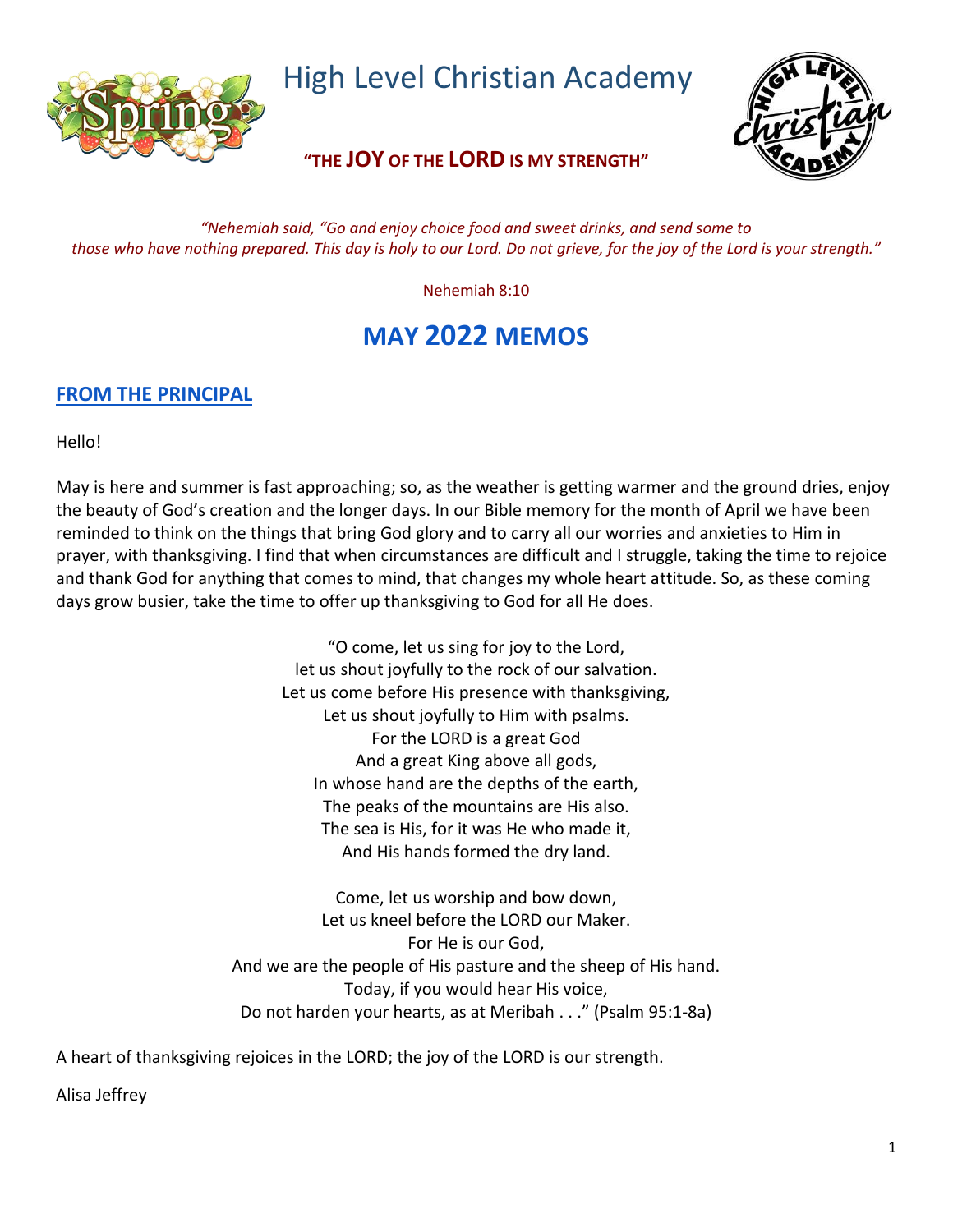# **CLASSROOM REMINDERS AND ANNOUNCEMENTS**

# **\*\*Banquet Production Practice:**

We are asking for all students to be dropped off between 8:35 and 9:00am and picked up from 3:25-3:35pm **at the High Level Evangelical Free Church on Thursday, May 5 th .** There will not be anyone at the school to receive the students. (Staff will be at the church for devotions from 8:15am on, if there needs to be an early drop off).

There will be no way to heat food up in the church on Thursday, so please send sandwiches and nonmessy foods only. Students need to bring enough beverages for the day.

## **ECS – GRADE 1**

I hope everyone is enjoying the warmer weather and the signs of spring. I wish you and your family a wonderful Mother's Day!

#### **ECS**

**Language Arts:** We have started doing guided reading. We will be focusing on reading and comprehending level B books. Please continue to practice the weekly sight words at home. We have also started to do sight word booklets for extra practice. Students will be taking them home. If students do not finish at school, please finish them at home.

**Math**: We are learning about subtraction within 10 by using objects to solidify an understanding of the concept. Then we will make the connection to the subtraction equations.

#### **GRADE 1**

**Language Arts:** We will be starting Writer's Workshops focused on Poetry. Students will focus on using juicy words or adjectives to describe nouns. Our spelling words will focus on diphthongs (au/aw/ou/ow/oi/oy/oo). Diphthongs are combinations of two vowels. Students will benefit from practice by remembering the correct spelling of words with diphthongs.

**Math**: Students are working on mixed word problems. After wrapping up this unit, they will be learning about Shapes. They will learn to identify lines of symmetry and 3-D shapes.

**Social**: We will learn about famous landmarks of our province. Students will also compare characteristics of our town from its past to present.

**Science**: Students are starting a Needs of Plants and Animals Unit. They will describe some common living things and identify the needs of those living things. Students will learn that God created the plants and animals, as well as humans. Furthermore, students will learn the importance of environmental stewardship as God gave man the responsibility to take care of the earth and all that is in it.

### **GRADES 2 – 4**

**LA:** We began our unit on poetry. We will explore and experiment with various kinds of poetry including rhyming couplets, haiku, concrete, and non-sense verse.

**Math**: Grade 2's will continue in their Number Sense Subtraction strategies. Grade 3's & 4's just finished up division units and will be working on fractions.

**Science**: Our sound unit is almost complete. A culminating activity will happen likely by mid May, and we will begin our final unit on Animal life Cycles.

**Social Studies:** We are just finishing our 3<sup>rd</sup> unit in social and will move on to our final unit -Citizenship. We will be learning about Rights and Responsibilities of citizens and Canada's roles and responsibilities in global citizenship.

**Health**: Continuing with identify and choosing healthy food choices. We will also learn about what the Bible says about taking care of our bodies and making good choices.

**Bible:** We will be learning about stewardship and Jesus' miracles.

#### **GRADES 5 - 6**

**Math –** The students are wrapping up their geometry units and will begin a unit on patterns and algebraic equations.

**LA –** The class is continuing to work on their reading challenges, spelling and cursive writing, and grammar; they will finish writing their stories and then begin a unit on poetry. Students will be reading their stories to their reading buddies later this month.

**Science-** We are preparing for our paper airplane "air show." Once it is complete, we will begin our final unit in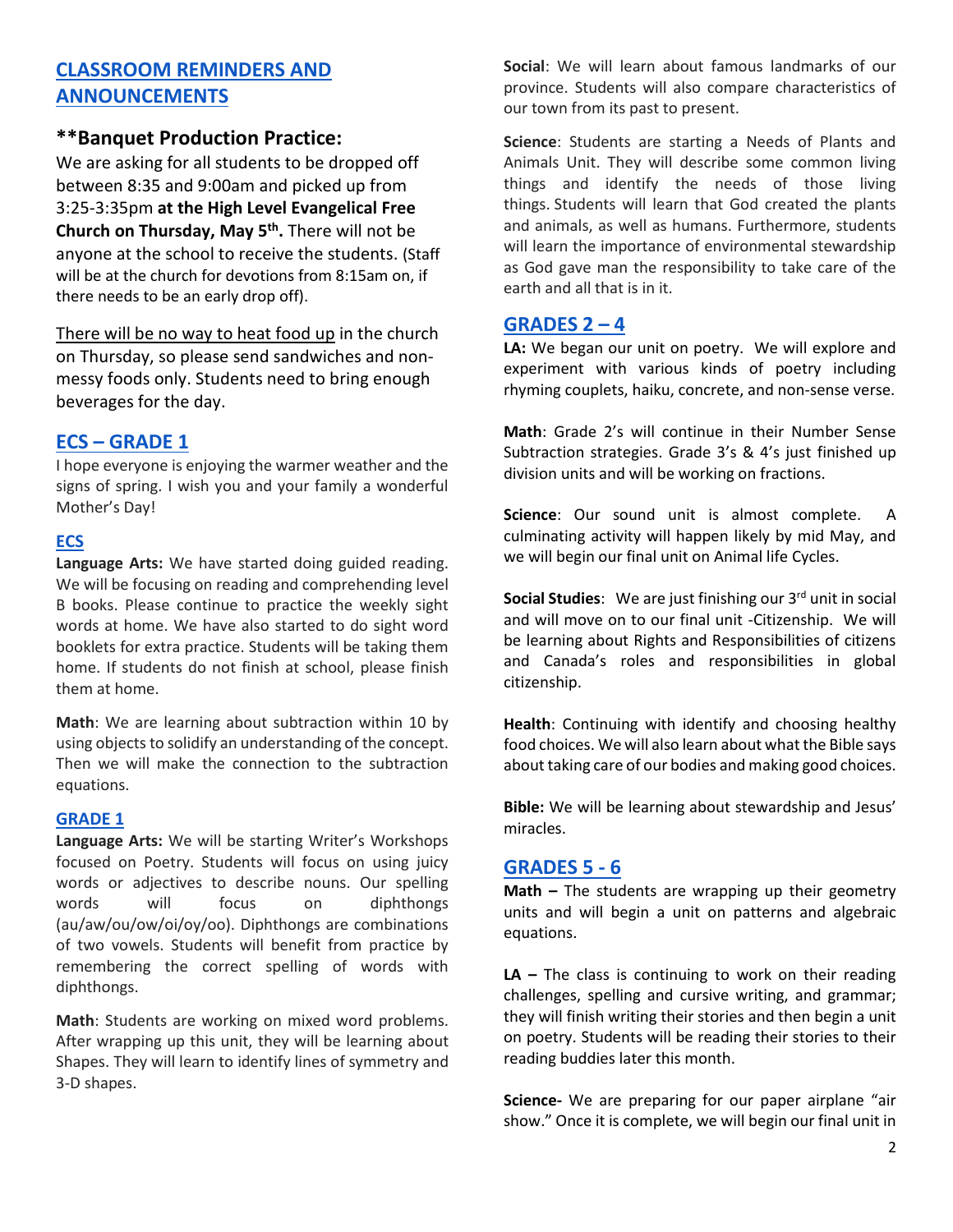Science - Our Trees and Forests. We will be doing field studies in the local forested areas as part of our learning; permission slips will be sent out in the next week or so.

**Social Studies** – we are completing our chapter on local government now with a group assignment. After which we will be looking at how citizens can engage in democracy: through volunteerism, lobbying and petitioning, being aware of causes, etc.

# **GRADES 7 - 8**

**Math** – the grade 7s will be completing units on adding and subtracting integers, then patterns and algebra in the form of linear equations. The grade 8s will complete their Probability and Data Management unit and then begin a patterns and algebra unit also.

**LA** – the class is wrapping up a unit on heroic stories, using historical and Christian heroes as our base; we will move into our poetry unit after. The 7/8s are expected to complete a reading challenge also and will continue with vocabulary unit June.

# **GRADES 7 - 9**

**Social Studies** – The 7-9s have begun their final unit in our course; we are studying the effects of contact and rapid change have on a culture's worldview. We are studying Edo Japan and their worldview and how it changed after contact with the west. The Grade 7-9s will not have a final exam, just a final unit exam. They often have chapter assignments and quizzes; keep checking in with them about their learning.

**Bible** – Students write their Psychology exam on Wednesday; this examines what the Bible says about Man. Is humanity just the physical or just the spiritual or both? We are both body and spirit as Scripture tells us, and we are uniquely and wonderfully made by God. We will begin our review unit the following week.

## **GENERAL INFORMATION:**

#### **ALLERGIES/MEDICAL**

Please let us know if any of your children have any allergies or medical concerns, we need to know about so we can best accommodate them.

#### **HOT LUNCHES**

A hot lunch will be offered every Thursday. Order forms will be sent home the last Monday of the

month for the following month or the first Monday of the month, depending on what day the first day of the month falls on. Please ensure the orders are in at least 2 days before hot lunch day.

#### **ATTACHMENTS**

- 1. Monthly Calendar
- 2. Hot Lunch Order Form
- 3. Banquet Information Sheet

#### **CUTLERY/UTENSILS**

The school WILL NOT be providing any cutlery to students except for hot lunch. The students MUST bring their own. We suggest they always have a set in their backpacks or lunch kits.

#### **WATER**

There will be a water cooler in the hallway available for students to fill up their water bottles just as we had last year. The water fountain is functional also for students that forget to bring their water bottles.

#### **VISITOR SIGN-IN**

Please report at the office by signing in before proceeding to any classroom. Scan the COVID-19 health check list posted on the entrance door before entering the building.

#### **STUDENT PICKUP**

The afternoon dismissal time is 3:25pm. All students must either walk home or be picked up by a parent or guardian. If someone other than the parent or guardian is picking up a student, the school must be notified prior to dismissal time.

#### **STUDENT SIGN-IN**

Please stop by the office to sign your child "in" if you are dropping them off after 8:50am or "out" if you are picking them up throughout the day before 3:25pm. This will assist us in knowing which children are on site.

#### **NEWSLETTERS – MEMOS**

Each last Monday of the month the **youngest child** in the family will bring home the Monthly Newsletter (Memos) with attachments for the coming month. Please take time to read the newsletter to keep yourselves informed of the upcoming expectations and activities.

#### **SOCIAL MEDIA**

Please check out our website @ [www.hlcacademy.ca](http://www.hlcacademy.ca/) for upcoming events and homework. HLCA has a Facebook group. Its purpose is to be an additional source of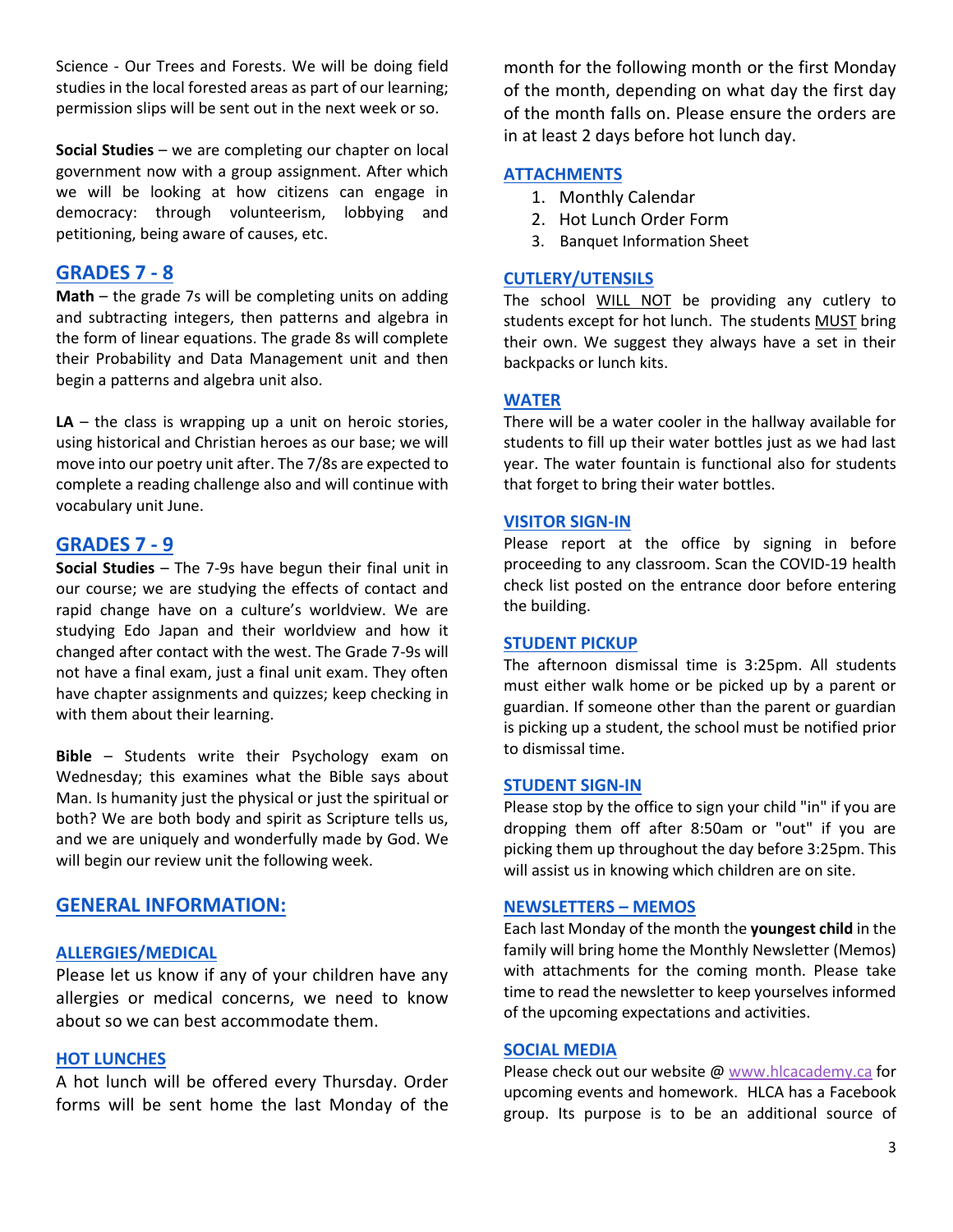information for parents, supporters and alumni to keep up to date on current events at HLCA. It is a supplement to our school newsletter. If you wish to have something posted, (information, encouragement, praise/prayer) please contact the school. Essentially, it is like an electronic billboard. Questions, comments, and concerns need to come to the school by way of phone, text, email or in person. Questions related to your child's class are best communicated by phone, text, email, or a note in your child's agenda.

# **IMPORTANT DATES & EVENTS**

**May 6: PD Day** – No School **May 7: Spring Banquet** – 5:30pm @HLEC **May 11: Jump Rope for Heart Kickoff May 23: Victoria Day** – No School **May 26: Jump Rope for Heart** – 2-3pm **May 30: AGM – 7pm June 3: Track & Field**

# **(HLCES) UPDATE FROM THE BOARD:**

On Schoology in the HLCA Parents group is an open discussion forum for asking questions of the board; Ms. Jeffrey will be notified when a question is posted and will seek a response from a board member.

**Annual General Meeting (AGM) –**

**May 30, 2022 –** *Please plan to attend*

## **FUNDRAISING EVENTS**

**May 7: Spring Banquet** 5:30pm @HLEC

**Fundraising Goal:** \$152,900 **Actual to Date:** \$117,644

#### **Board Members**:

- Shawn Wiebe Chairman
- Ray Lapka Vice Chair and **Secretary**
- Jerry Krahn Fundraising & Maintenance
- Suzanne Wolfe Member

# **HIGHLIGHTS & HAPPENINGS**

# **Gr 2-4 Ukrainian Easter Egg Painting**